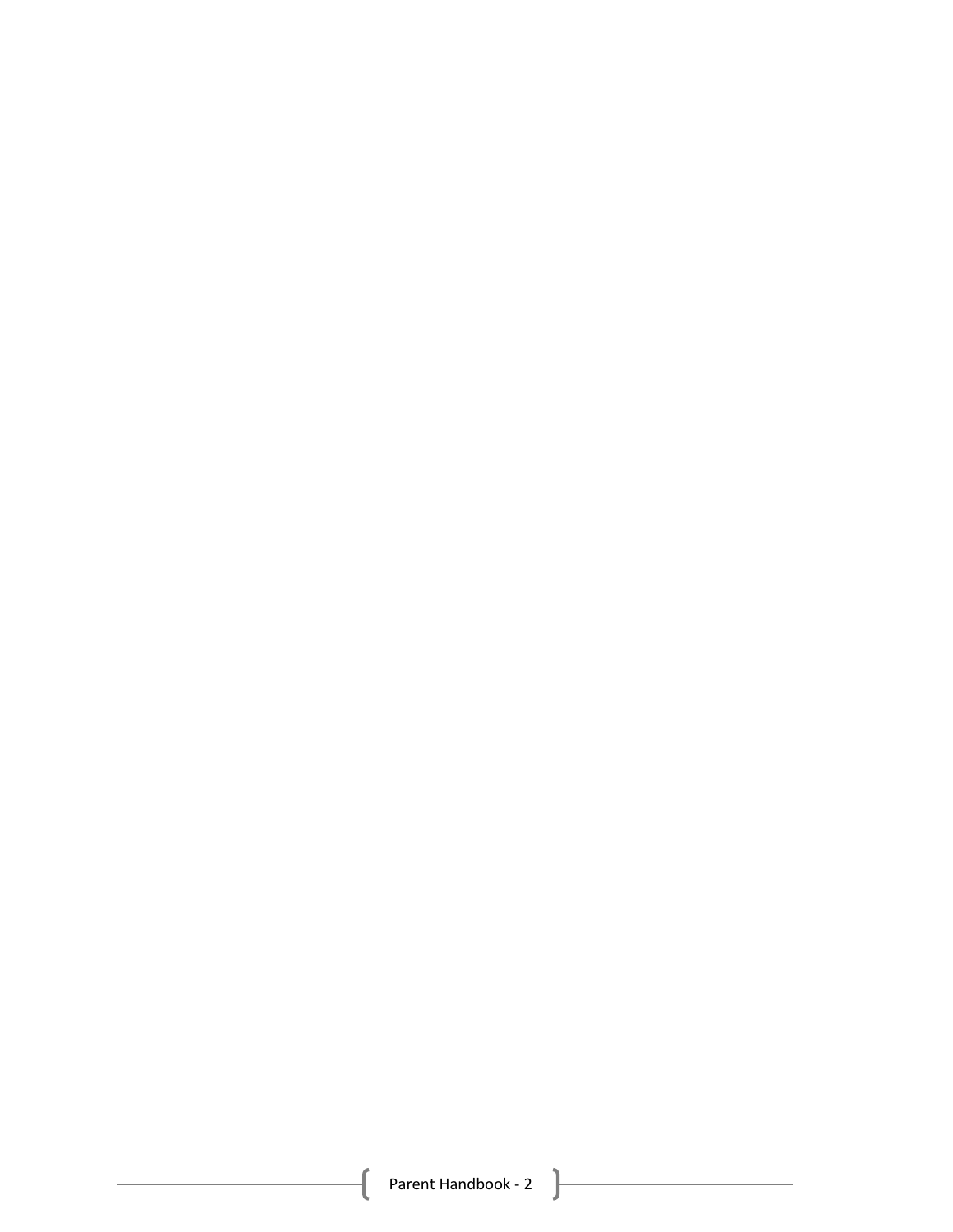## **Table of Contents**

| Athletics | .14 |
|-----------|-----|
|           |     |
|           |     |
|           |     |
|           |     |
|           |     |
|           |     |
|           |     |
|           |     |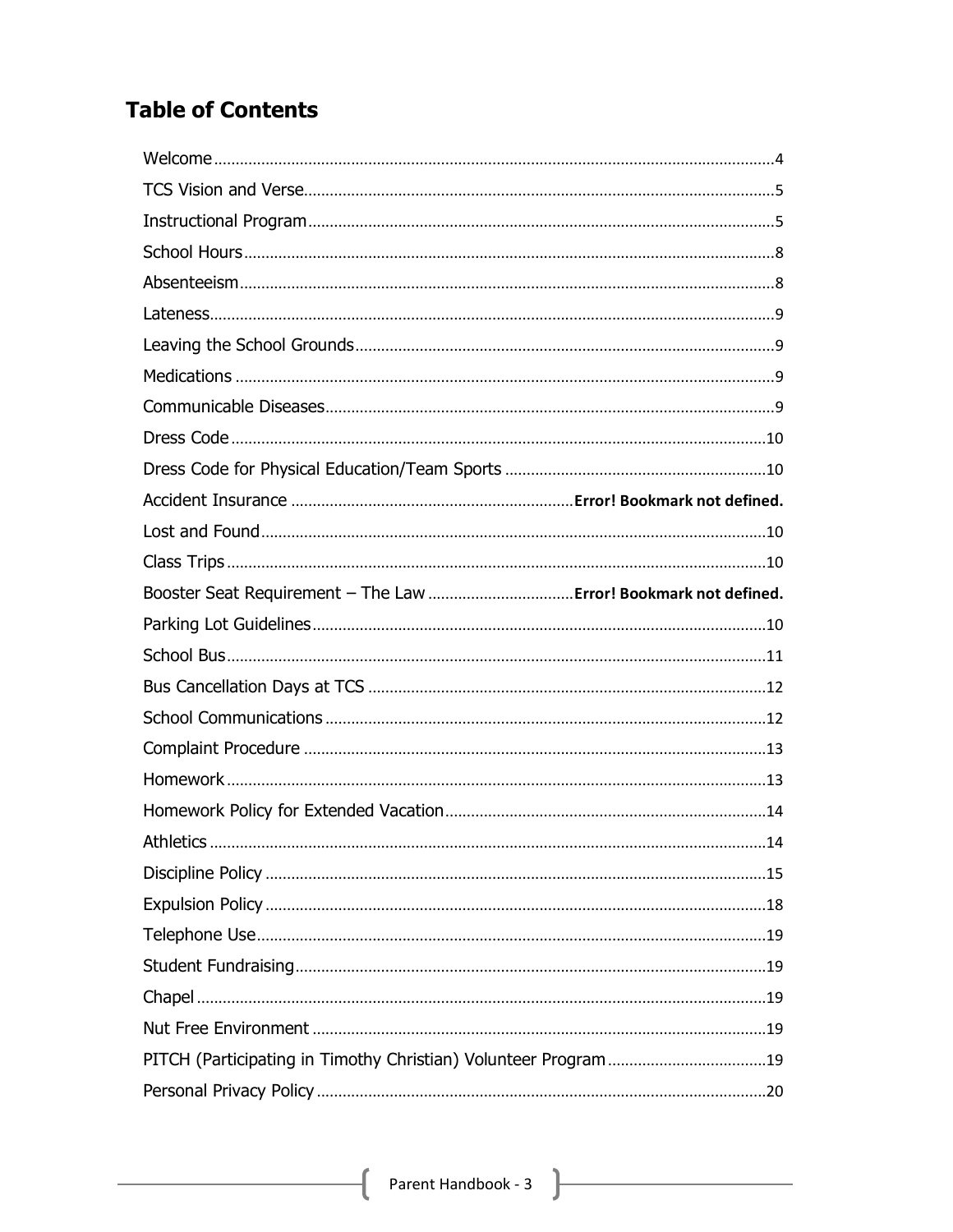## <span id="page-3-0"></span>**Welcome**

#### Dear Parents,

Welcome to the 'TCS Family' and the community of learning that has been established here in Barrie. We welcome your partnership in the exciting venture of educating children in the knowledge and wonder of our God.

Timothy Christian School was established for the purpose of serving God, by giving Him first place in all our studies and related school activities. As staff and parents we know that Christ is Lord of heaven and earth and it is our desire to make our youth continually aware of this. Our goal is to develop the whole child: academically, physically, socially, mentally, emotionally and of course, spiritually.

This handbook has been prepared to establish effective communication between home and school. It will acquaint you with some of the general school routines, expectations and educational policies. It is our desire that such guidelines and policies contribute to the well being of our students and promote efficient administrative operation within the school.

The Christ-centered education provided at Timothy Christian is a communal effort because of God's covenant grace. Let us together, through our words and actions, strive to create an environment of trust and mutual support in which students, parents and teachers can learn and grow together.

We welcome working with you in this educational journey. We count on your encouragement and support, both in and out of the classroom. Let's keep the lines of communication open so that each child benefits from the best education possible.

In His Service,

Sery

R. Berg, Principal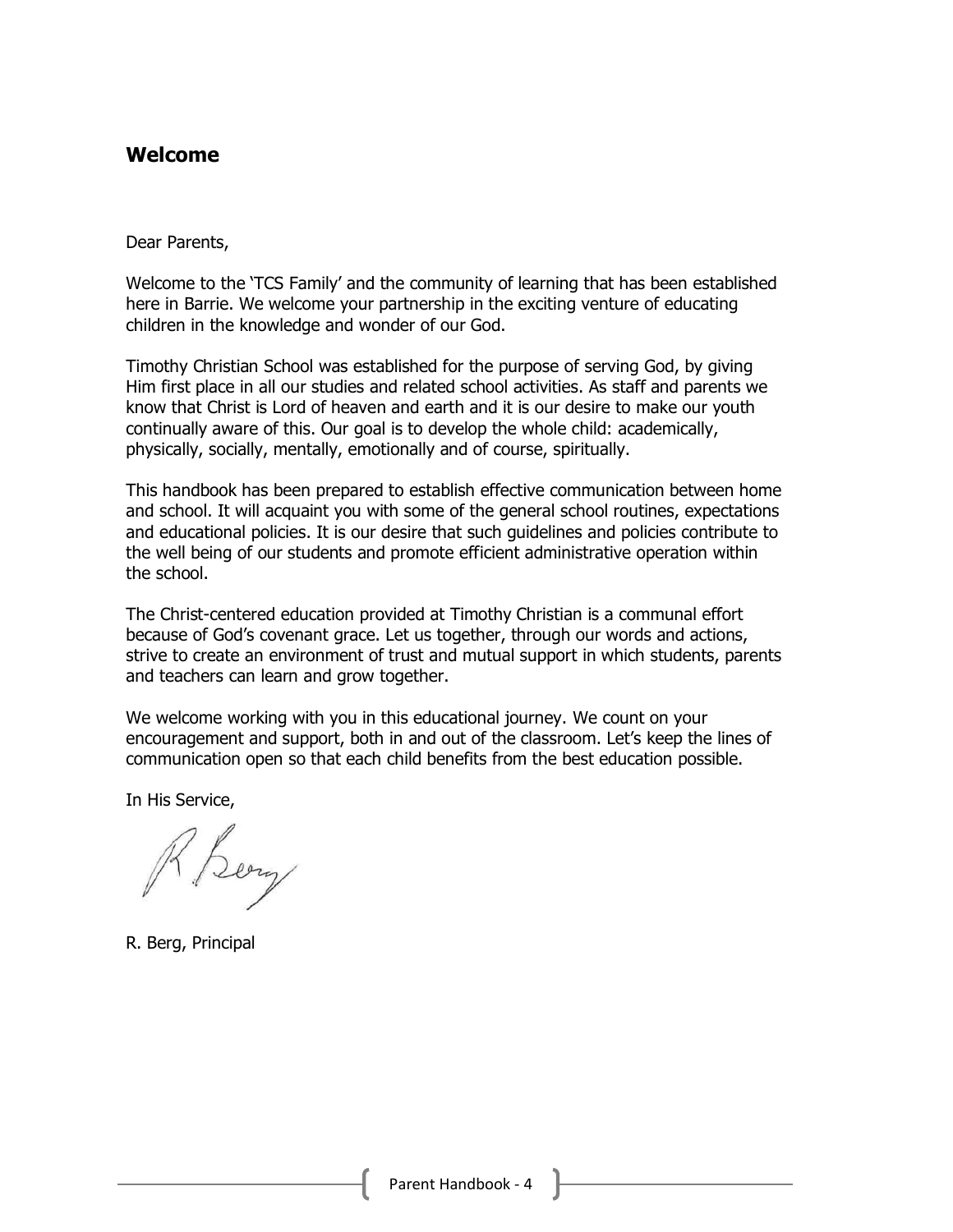## <span id="page-4-0"></span>**TCS Vision**

Timothy Christian School delivers a dynamic, vibrant learning environment offering leading edge programs that inspire children to be alive in Christ.

Our five core values:



## **Why Christian Education?**

Timothy Christian School is a place of learning that supports the Christian home in its desire to honour God in all areas of life. Teachers do all of their teaching from a Christian perspective.

Christian education is an opportunity for your child to see the Majesty behind the math; to understand the creative, communicative power of language; to see God's beauty and care in music and art; to know that they are indeed "fearfully and wonderfully made". Christian education goes beyond academic lessons and skills to educate for eternity.

Our school aims to be Christ-centered, teacher directed and child oriented. Every staff member is a Christian who models their own personal walk with God before your child and who demonstrates Christian love and servant hood.

In Christian education, children are encouraged to develop their God-given gifts and talents in order to serve God and community. Since discipleship involves the whole child, Christian education provides students with experiences that seek to foster their:

- Spiritual development
- Emotional development
- Physical development
- Aesthetic and artistic developments
- Intellectual development

## <span id="page-4-1"></span>**Instructional Program**

Christian education is based on the conviction that knowledge of the Bible and of Jesus Christ is essential to the development and growth of the child. This belief calls for the integration of faith and learning. Every subject area is seen as part of this bigger picture and thus taught from a Christian perspective.

Christian teachers play a key role in opening a child's eyes to the wonders of God's creation. The instructional program at TCS aims to respect each student's individuality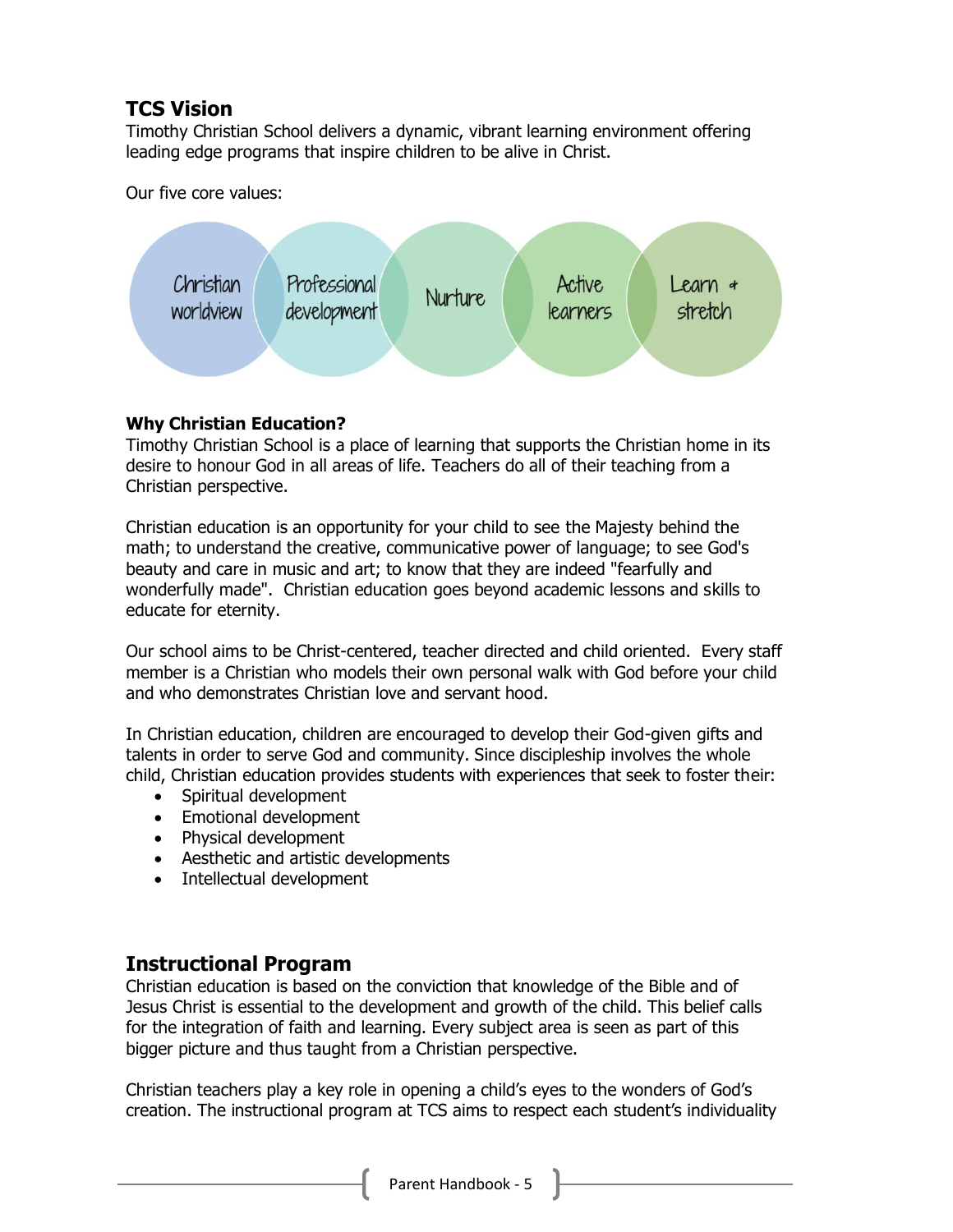and also strives to help each individual to recognize and develop their gifts within community.

Our school follows curriculum guidelines that meet the goals of Christian education as outlined by the TCS Program Committee and Board. We strive to meet and surpass ministry and government specifications and follow much of the provincial curriculum. We supplement our course of studies with curriculum resources and textbooks that come from Christian Schools International (CSI), the Edvance Christian Schools Association (previously OACS) and those we have developed ourselves.

Our curriculum encompasses studies in Bible, Mathematics, Language Arts, French, Vocal and Instrumental Music, Fine Arts, Physical Education, Science, History and Geography. Students with special needs enjoy the individual or small group support of our Resource Department facilitating specific remedial needs. The spectrum of our curriculum encourages the use of a variety of teaching styles: teacher directed, individual research, small group, peer tutoring, cooperative learning and computerassisted learning.

The staff of Timothy Christian School annually reviews specific areas of curriculum under the supervision of the Program Committee. New teaching methods, publications and support services are examined and goals are set to maximize student learning.

Devotions are held on a daily basis and TCS has chapel twice a month to bring all students together in the gym for a time of praise and worship.

#### **Bible**

Although a Christian worldview is integrated within all subject areas, Bible is also taught as a separate subject, to all students. Biblical studies help students learn about the Bible as the record of God's loving concern for his people and their response to his faithfulness. Scriptures are also studied to help students deepen their awareness of God's grace in their own lives and at the same time to help deepen their commitment to Christ as Saviour and Lord.

#### **Language Arts**

Effective use of language increases the ability of students to serve God and his people in a loving, God honouring manner. The language arts curriculum is built on the four components of reading, writing, listening and speaking. The reading program is based on various reading resources and selected novel studies. The writing program integrates phonetic principles and proper grammatical/writing style skills. Listening and speaking are integrated throughout the reading and writing components. Often the language arts are integrated within the various courses of study. Reading is the key to success in most subject areas. Parents are encouraged to model reading and to set a high priority on promoting books and regular home reading.

## **Creational and Cultural Studies**

Through the study of Science, History and Geography students will learn about human interaction in the context of people's relationship with God. Students learn that all people are called to exercise dominion over creation by using its resources in a harmonious and fruitful way. They learn that all the various aspects of life are interrelated within any given culture. As well, students will learn that physical and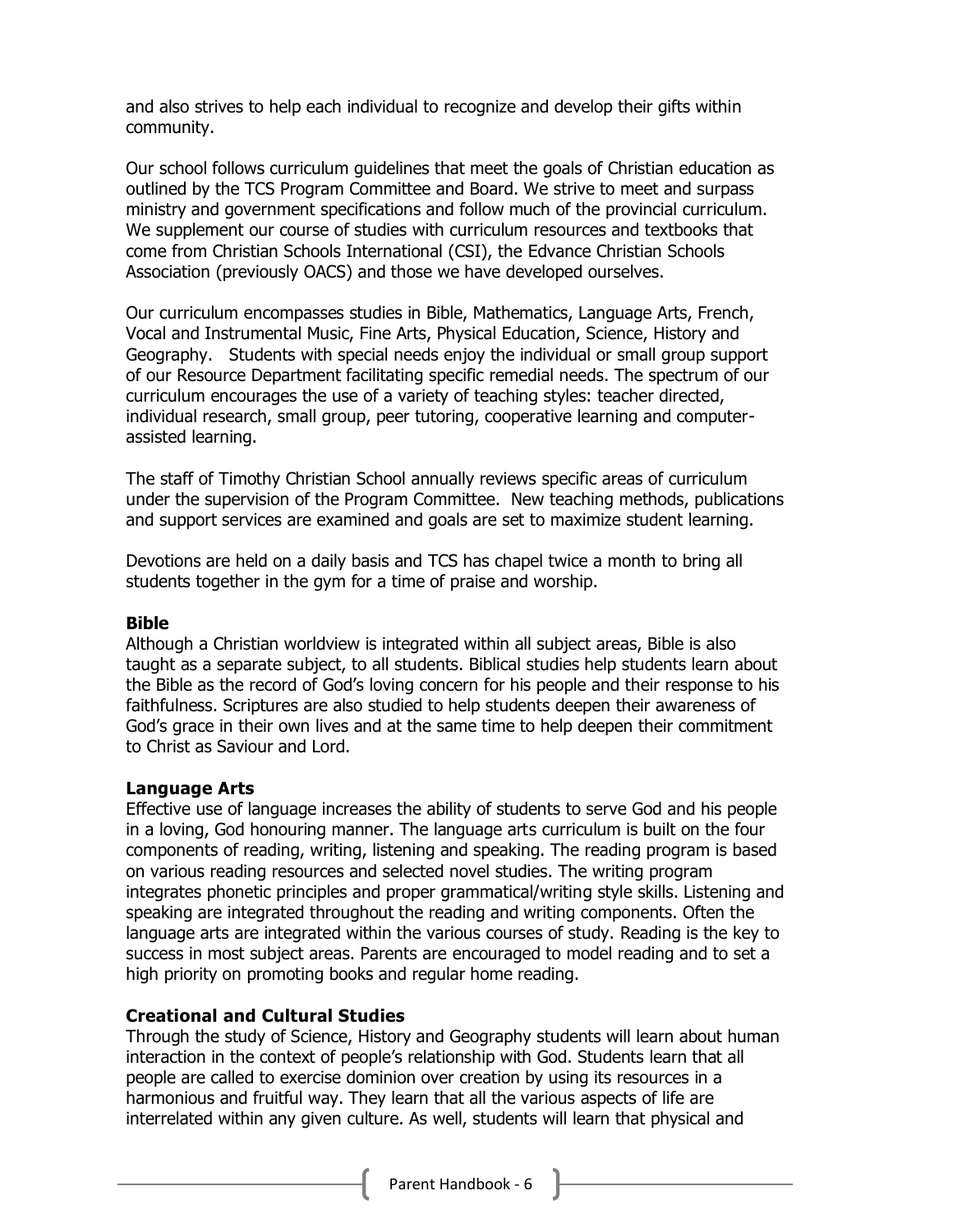living things are part of God's plan, created by God and not just a product of our environment. Through study of God's creation the students hopefully will gain a deeper understanding of how they too are the caretakers of creation and responsible to God for maintaining and developing it.

#### **Mathematics**

Math has its roots in God's creation order and gives us a greater appreciation for the orderly design of this world. In Math, students first experience mathematical ideas from contact with concrete objects and by analyzing the spatial numerical aspects of everyday experience. Mathematical speed drill and problem solving application will be stressed.

#### **Computer Studies**

Computers are viewed as a technological tool that should be used to support the learning that takes place within the curriculum. Students in the Junior and Intermediate grades will receive instruction in keyboarding, word processing and presentation skills. Computer stations can be found in the classrooms and all students will have access to the computer lab. An Internet Control Policy is enforced.

#### **Music/Band**

Singing is an important component of praise in a Christian's life and music is certainly an important part of the TCS program. Primary and Junior grades will get together, within their divisions, for regular choir singing sessions. Recorders are introduced in Grades 3-5 and instrumental band instruction occurs in Grades 6–8. Much of the music program takes place in our large, functional, three tiered Music Room. A band rental fee will be required unless students purchase their own instrument.

A goal of our music program is to instill an appreciation and awareness of a wide variety of music and musical selections.

## **Art**

Art is taught by each classroom teacher and often integrated within the curriculum. The aim of the program is to introduce the various elements of art such as: line, shape, colour, form, composition, texture, value and perspective.

At the Grades Seven and Eight levels the students participate in a Fine Arts program, which expands the art appreciation and exposure, but also adds opportunities to participate in areas such as Drama, Yearbook and Web site design and presentation.

## **French**

At the primary level French is taught as a second language, with emphasis on basic vocabulary and French songs. More formal French instruction starts in the Junior grades and carries on to the end of Grade 8. A set program is followed which consists of workbooks, oral dialogue and audio listening tapes.

## **Physical Education**

In physical education students learn that bodily development and physical fitness are necessary to serve the Lord responsibly. Students are encouraged to develop a lifestyle that will adopt this approach to fitness as well as individual and team sports. The Grade 3 and 4 programs include a swimming component every other year.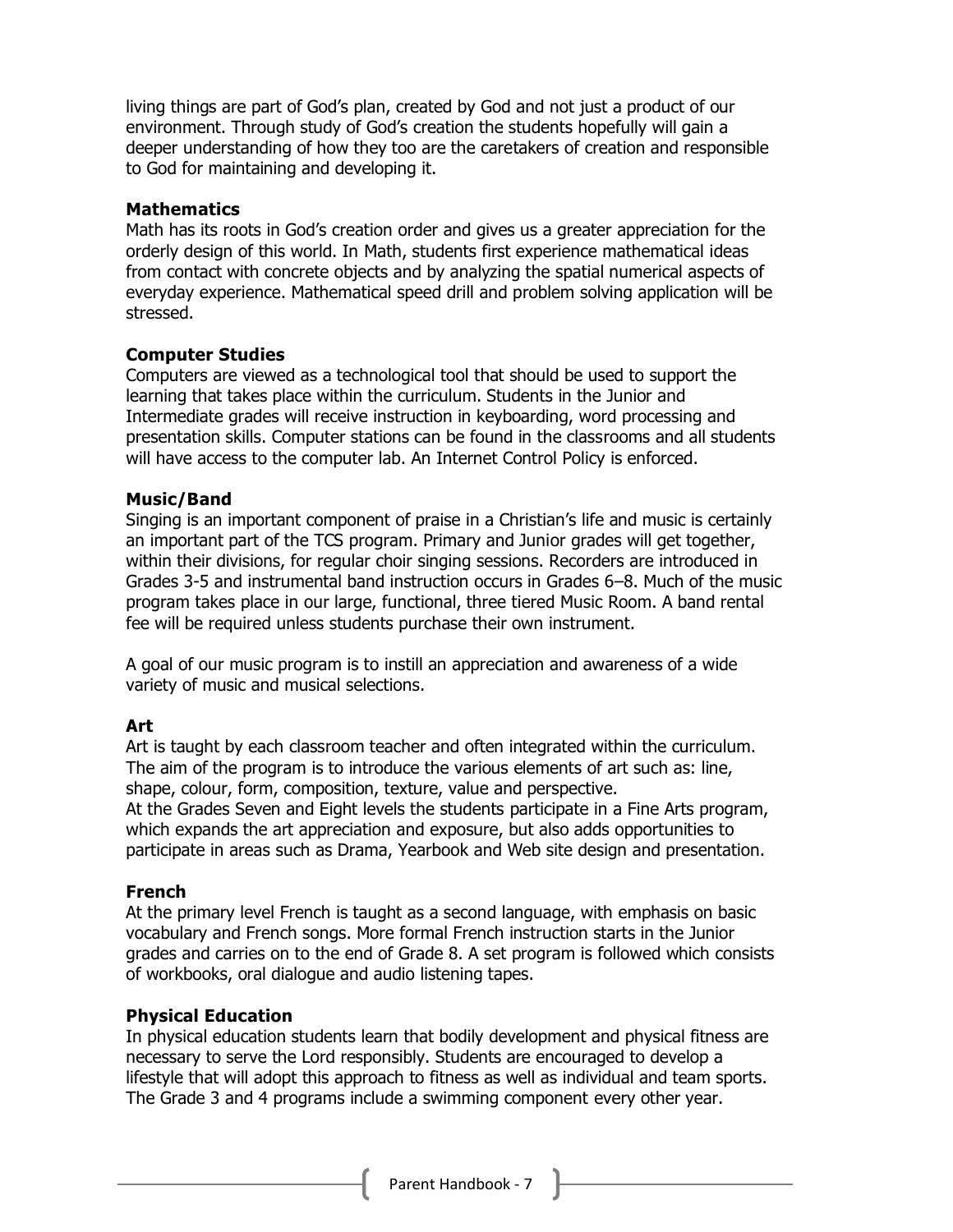Team sport competition generally involves special meets with area Christian schools.

#### **Learning Assistance and Special Education**

This program is designed to provide support to those students who need help, primarily in the areas of reading, language arts and math. Skills and strategies are also taught to intermediate students to support them in their learning and study habits. Referrals to the program require written approval and identification of need.

#### **Assessment and Evaluation**

Evaluation is based on the assessments of student achievement derived from tools such as: observation check lists, work samples, conferences, self-reflections and tests. The report card is one of the primary means of communicating the results of evaluation and it is extremely important for parents to sit down with their children and review the report card together. There will be one progress report in February and a second one in June.

We believe that children make the best progress when home and school work together. We encourage you to keep a dialogue going with the homeroom teacher. Parent-teacher conferences are scheduled during the year as well in November and March.

## <span id="page-7-0"></span>**School Hours**

Junior and Senior Kindergarten classes meet on Monday, Wednesday and Friday.

8:45 am Admission Bell 8:50 am Classes Start 10:30-10:50 am Recess 12:20-12:37 pm Eat Lunch 12:37-1:07 pm Lunch Break 3:25 pm Dismissal 3:35 pm Bus Departure

## **Lunch**

Students will remain in their classroom to eat their lunch. Students are not allowed to leave the school grounds for lunch, unless accompanied by an adult. If students are to be picked up for lunch the classroom teacher requires a parental written confirmation or telephone call. Parents, please help the TCS staff promote healthy snacks and lunches.

## <span id="page-7-1"></span>**Absenteeism**

It is of utmost importance that every child's whereabouts is known. In order to make sure that everyone is safely where they should be, please email or call the school before 9 am to inform us if your child will be late or absent.

Frequent absences can severely harm the learning process of the child and can be disruptive to the class as well. Please strive to schedule family holidays so that school days are not impacted.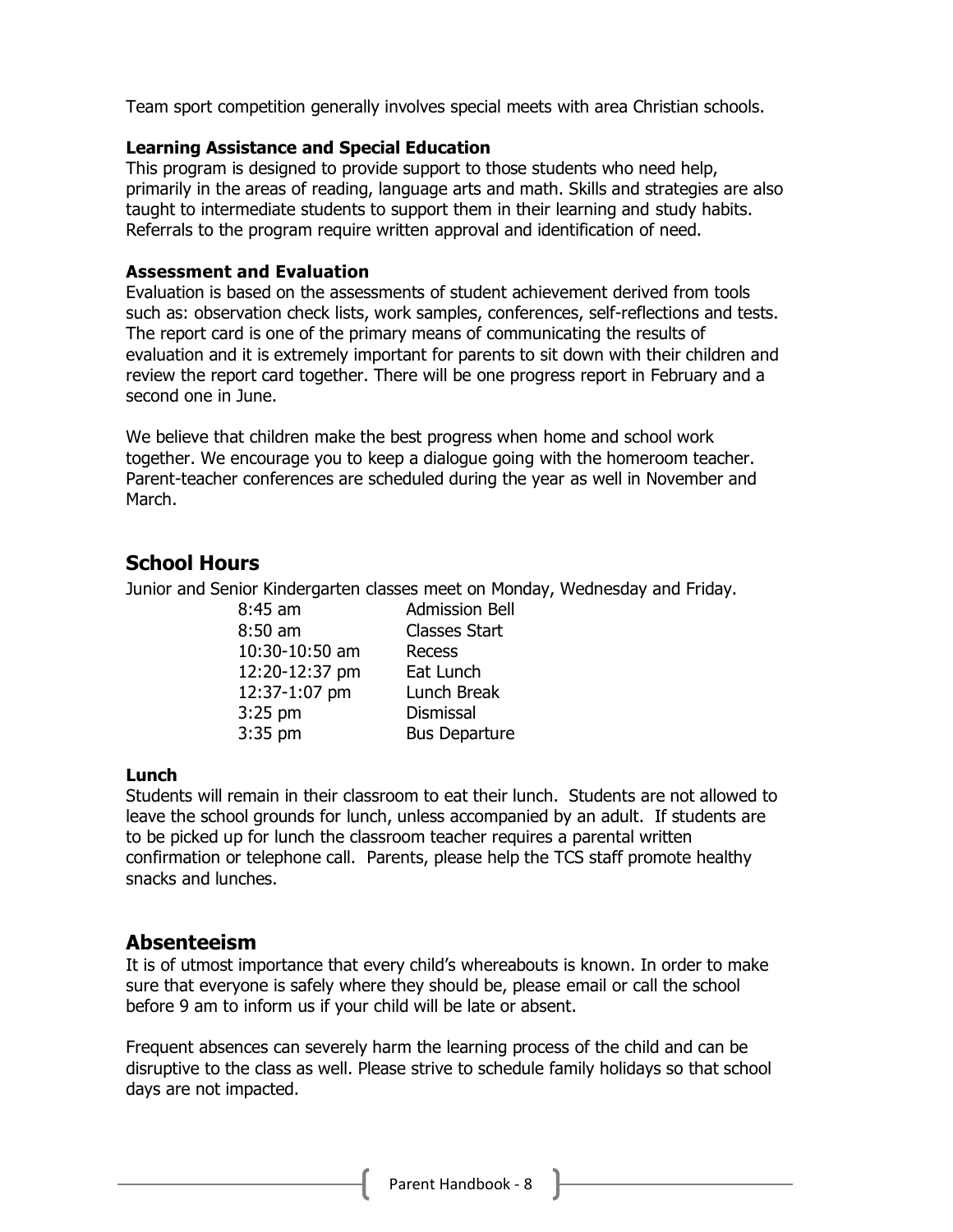When students become ill at school, parents will be notified. When a parent cannot be reached at home, we resort to work numbers and emergency contact numbers. Please be sure you keep your contact numbers up-to-date at all times. Sick children can be picked up from the classroom or the health room.

## <span id="page-8-0"></span>**Lateness**

Please ensure your child is at school on time. Children who arrive late often miss the opening announcements and devotional time which helps set the tone for the day. When students arrive late it is a disruption to the class and a distraction to the devotion time or the lesson.

Students arriving late or needing to leave early should always report to the office to inform the secretary.

Note: Parents please drop children off at the front of the school and not in the area where buses arrive (for safety reasons).

## <span id="page-8-1"></span>**Leaving the School Grounds**

No child may leave the school grounds unless under the supervision or permission of their parent. Please inform the school office of any changes to the usual after school routine as early as possible, by 2pm at the latest. The end of the day is very busy and we ask your support in not adding last minute changes. Strive to make your arrangements for after-school activities before your child leaves for school.

## <span id="page-8-2"></span>**Medications**

Unless otherwise agreed upon, all student medications are to be kept at the office and will be distributed by the secretary. All medication needs to be properly labeled with: the student's name, the name of the medication, the dosage and frequency of administration. A supply of Tylenol is kept at the school, but we will not dispense any to a student without prior verbal or written consent from a parent or guardian. Parents are responsible to update epi-pens should students need them.

## <span id="page-8-3"></span>**Communicable Diseases**

Students who suffer from pink eye, ringworm, scabies or other such communicable diseases need to be excluded from school until they are recovered or cleared by the family doctor.

<span id="page-8-4"></span>Outbreaks of head lice are common within a school. In order to help prevent such outbreaks, please check your child's hair regularly and watch for signs of itching. Students should not share hats or combs. If you detect a case of head lice, please notify the school so we can try to see if there are other children in the class that share the problem.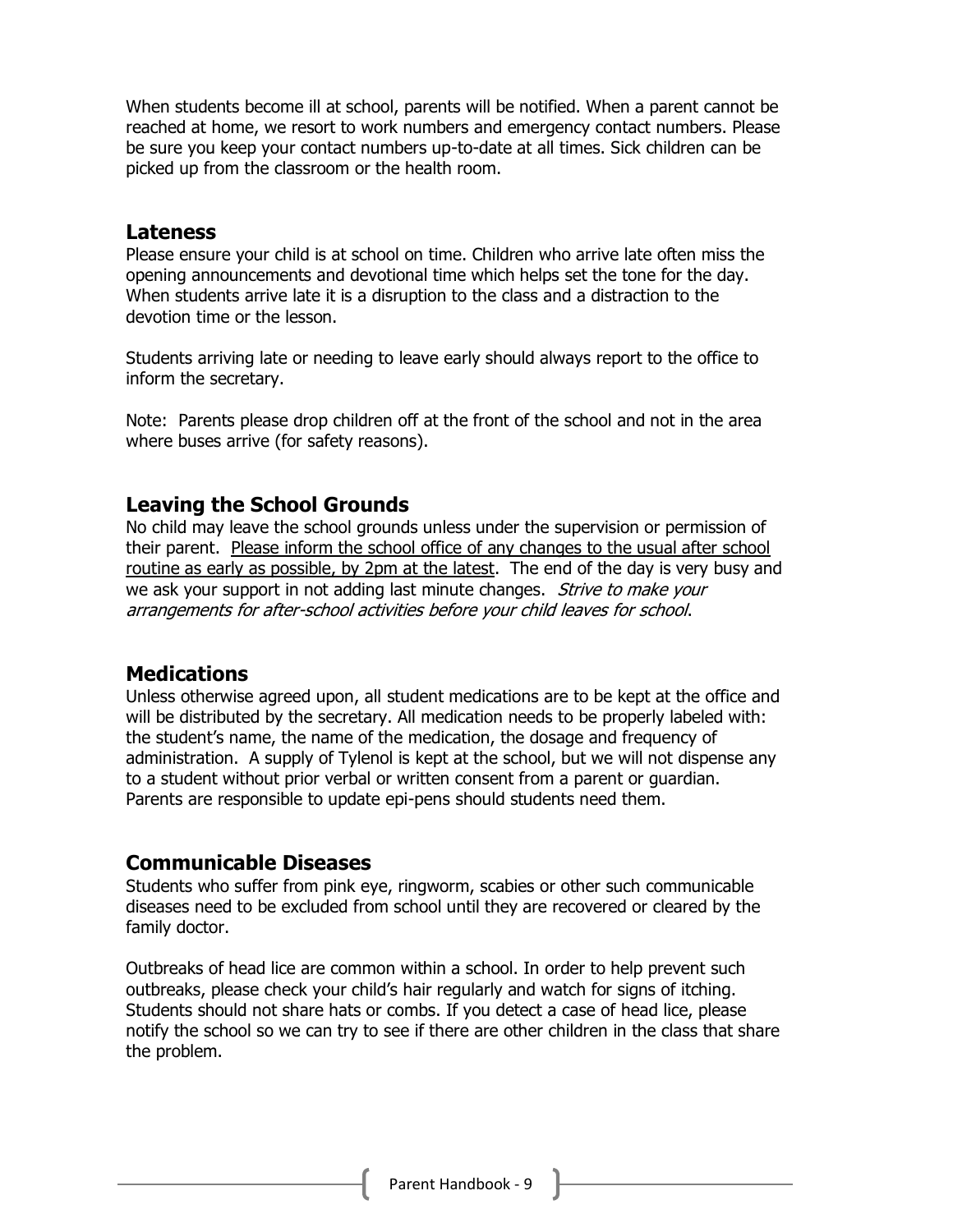## **Dress Code**

- No clothing that inappropriately reveals the body (short skirts, halter tops, muscle shirts).
- No bare midriffs.
- No torn jeans/short shorts.
- No exposed underwear (ensure wide shoulder straps). Clothing must cover all undergarments completely.
- No negative or inappropriate slogans/advertising on clothing articles.
- No hats/caps are to be worn in class.
- Shorts need to be appropriate in length half the length to the knees when standing.
- Indoor shoes are to be worn at all times while inside the school.

Students dressed inappropriately will be required to change or will be handed a Timothy shirt until a change of clothes can be delivered from home.

All students are required to have a pair of indoor shoes for classroom and gym use. In addition, students in Grade  $5 - 8$  need gym shorts and a change of shirt for their gym classes. Timothy shirts are available for \$10 in the school office.

## <span id="page-9-0"></span>**Dress Code for Physical Education/Team Sports**

- Mandatory changing into gym attire for PE class for gr. 5-8
- Students must wear appropriate length athletic shorts/track pants and T-shirts (No requirement of TCS shirt until new product is available)
- No spandex
- Appropriate athletic footwear
- For team sports, members must wear provided TCS attire and follow the above requirements as well.

## <span id="page-9-1"></span>**Lost and Found**

Found articles will be placed in the LOST AND FOUND box located in our front foyer. Parents and students are encouraged to check it regularly. At regular times unclaimed items will be cleaned and donated.

## <span id="page-9-2"></span>**Class Trips**

Undoubtedly the best textbook is God's creation, therefore, we encourage teachers to take their students on trips that meaningfully support learning. Parents will be notified of the field trip details. A per student charge may be required to cover admission fees to certain programs. Please note that students should not take spending money along on field trips.

## <span id="page-9-3"></span>**Parking Lot Guidelines**

Safety is of ultimate concern and we need all drivers to be very alert and follow the following guidelines:

• Drive slow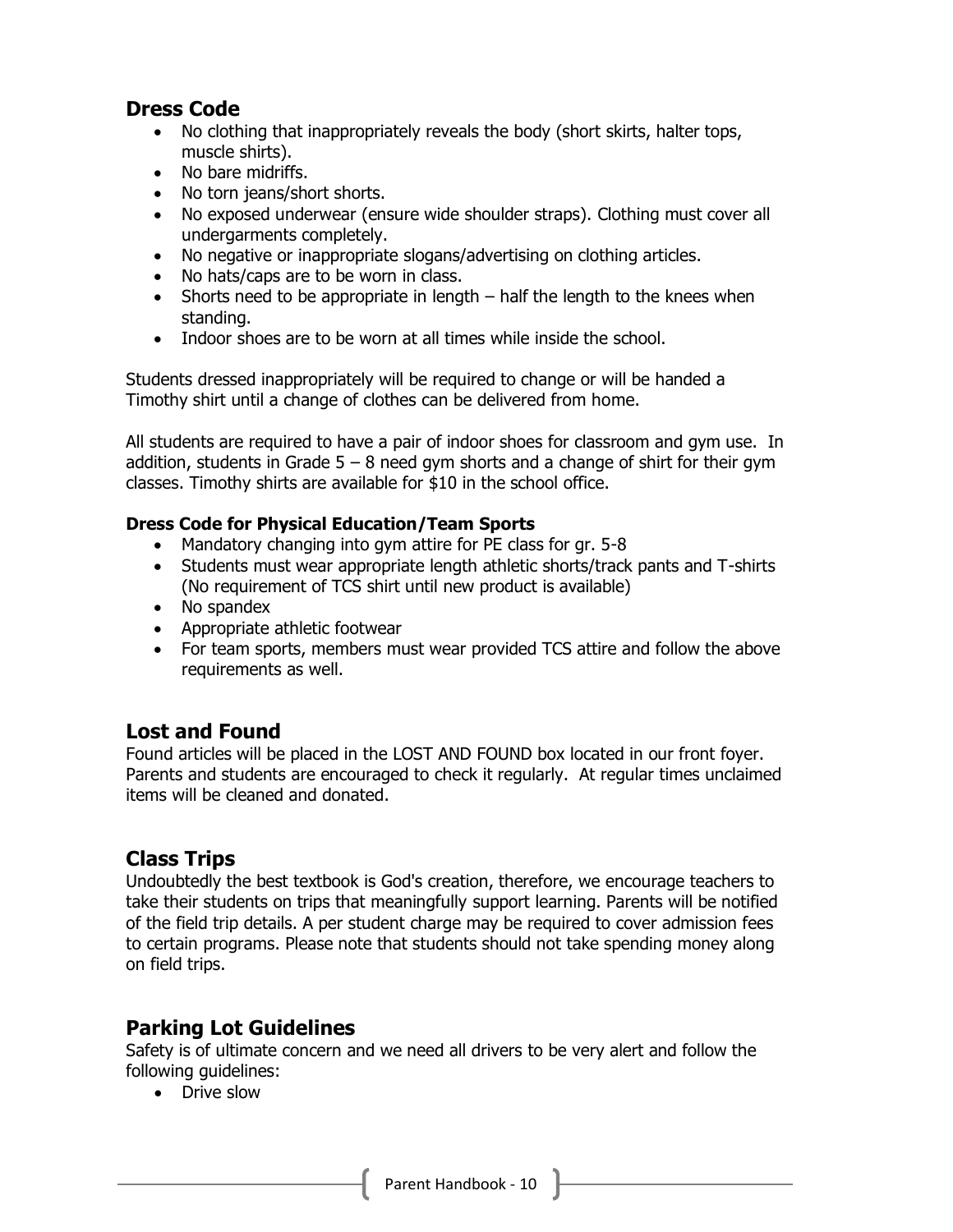- For pick up and drop off **use the front main parking area or the gravel parking lot ONLY** (please do not park in bus area and cross over for the safety of the students)
- Do not park in the Fire Lane
- Staff and buses ONLY park in the North Lot
- Give buses priority
- No vehicle access to the back of the building during school hours
- If your child(ren) is waiting after school for parent pick-up, he/she will be in the front foyer waiting for you if you are running late.

## <span id="page-10-0"></span>**School Bus**

Transportation to and from school is provided by Landmark Bus Lines. Use of the bus is a privilege and not a guaranteed right. Privileges can be removed if student conduct is disruptive or poses a danger to other passengers. TCS will deal with student behaviours, and Landmark will deal with driver concerns and issues. The TCS Transportation Committee and Landmark Bus Lines have agreed upon the following responsibilities and expectations:

Driver's Responsibility:

- 1) To provide a safe journey to and from school for each student,
- 2) To maintain a safe and pleasant atmosphere on the bus (with the help of senior student patrollers) to the best of his/her ability while operating the bus,
- 3) To deal with minor discipline cases in a fair manner,
- 4) To ensure assigned seating is maintained,
- 5) To report to the office, in writing, any problems that occur on the bus.

School's Responsibility:

- 1) To arrange an efficient and streamlined bus route which will try to accommodate families as much as possible,
- 2) To investigate all disciplinary problems on the bus (usually the principal),
- 3) To inform parents, when necessary (usually third offense),
- 4) To discipline and if necessary suspend or withdraw the privilege of transportation,

Parents' Responsibility

- 1) To educate their children regarding bus privileges, responsibilities and guidelines,
- 2) To have students at pick-up point ten minutes before assigned time,
- 3) To inform the Transportation Committee, via the school office, of any changes in location,
- 4) To support the Bus Code Of Conduct.

## Bus Code of Conduct for Students

- 1) Be at your stop ten minutes early.
- 2) Conduct yourself in an orderly manner at bus stops.
- 3) Stand well back from the bus until it comes to a complete stop.
- 4) Board the bus in single file and in an orderly manner.
- 5) Take your assigned seat promptly and remain seated.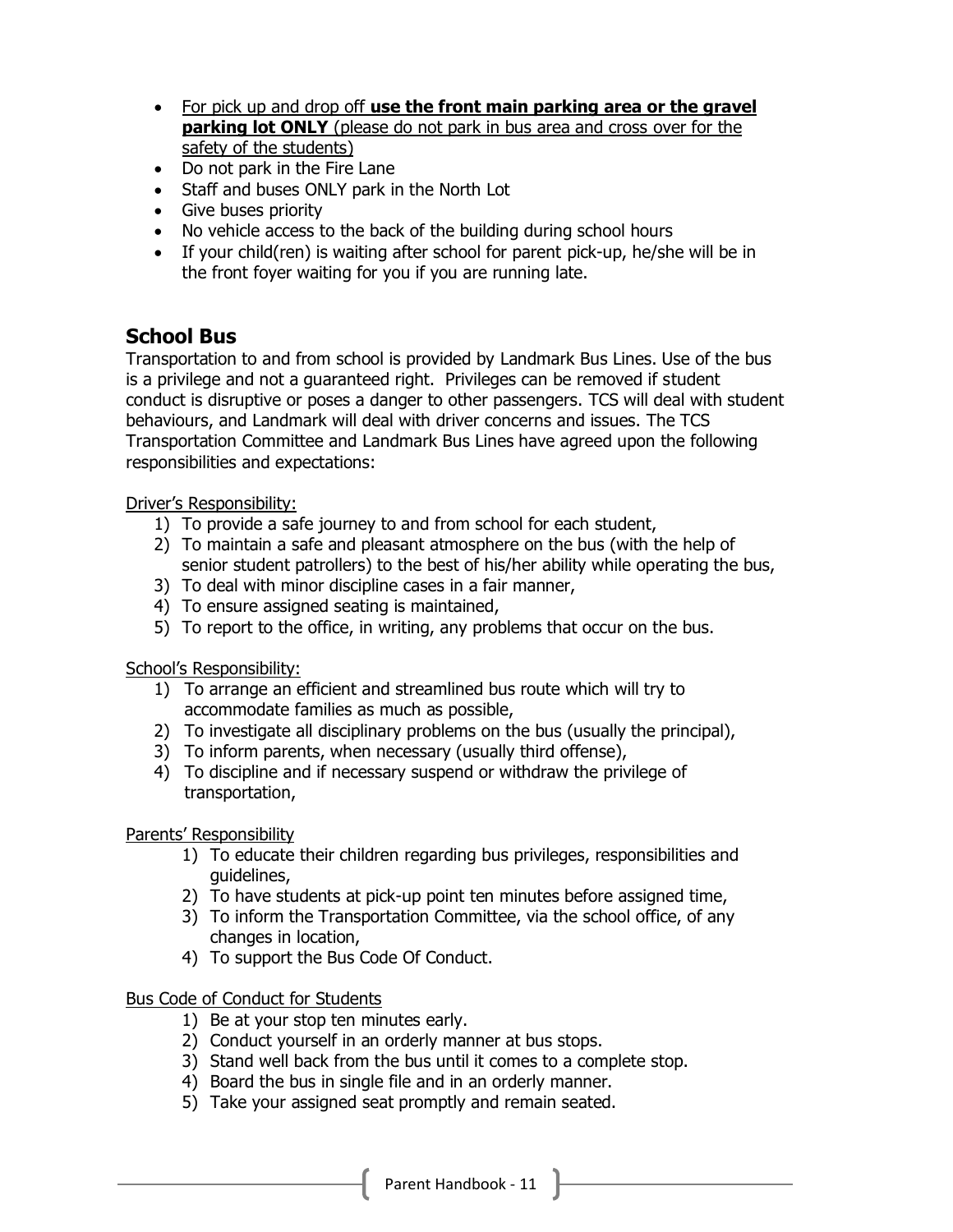- 6) All items coming to school must be in a school bag. Any larger items (projects, etc) must be transported by an alternate manner. The only exception is band instruments.
- 7) Keep your arms and head inside the bus at all times.
- 8) Never interfere with emergency doors/exits or any part of the bus equipment.
- 9) Unnecessary disturbances (opening of windows, wrestling, eating, yelling, obscene language, or bullying) will not be tolerated at any time.
- 10) Obey all directions and instructions of the driver and/or bus patroller.
- 11) Refrain from talking to the driver while the bus is in motion, except in case of emergency.
- 12) Never leave the bus at any stop other than the predetermined one.
- 13) Be aware that bus privileges can be withdrawn for failure to cooperate.

Bus drivers are required to submit a Student Behaviour Report to the principal for any student who does not follow this code of conduct.

Senior students, whose behaviour is exemplary, may be elected by their bus driver to serve as a Bus Patroller. These students receive special training by the Barrie Police and play a vital role in orderliness and safety on our buses.

Busing matters or concerns should be shared with the school representative on the transportation committee.

## <span id="page-11-0"></span>**Bus Cancellation Days at TCS**

As much as possible (when safe and weather permitting), TCS will attempt to keep the school open when the buses are cancelled. Should our bus company cancel the buses, TCS staff will be at school to supervise the students who are dropped off. As with other schools open during bus cancellation days, there will be no new work taught on bus cancellation days due to the amount of students missing. On average, only 50 students attend on a bus cancellation day.

An email will be sent out before 7:00am (as much as possible) on the day of bus cancellations to inform parents whether or not TCS will remain open or be closed for the day.

TCS does reserve the right to both cancel the buses and close the school if the weather is so severe that it is dangerous to be on the roads for teachers and parents.

## <span id="page-11-1"></span>**School Communications**

Each student in Grades 2-8 is issued an **Agenda** in which all homework and communications will be documented daily. Parents are asked to read the Agenda each evening, supervise the homework, make sure that any other instructions are attended to and initial it to verify that everything is in order.

A weekly **TCS Newsletter** will be emailed home and posted on our website. This link to the school will keep you up to date on upcoming events and provide you with key information. Primary teachers will be sending home regular **class newsletters** (at least monthly) to keep you informed about the curriculum and special activities.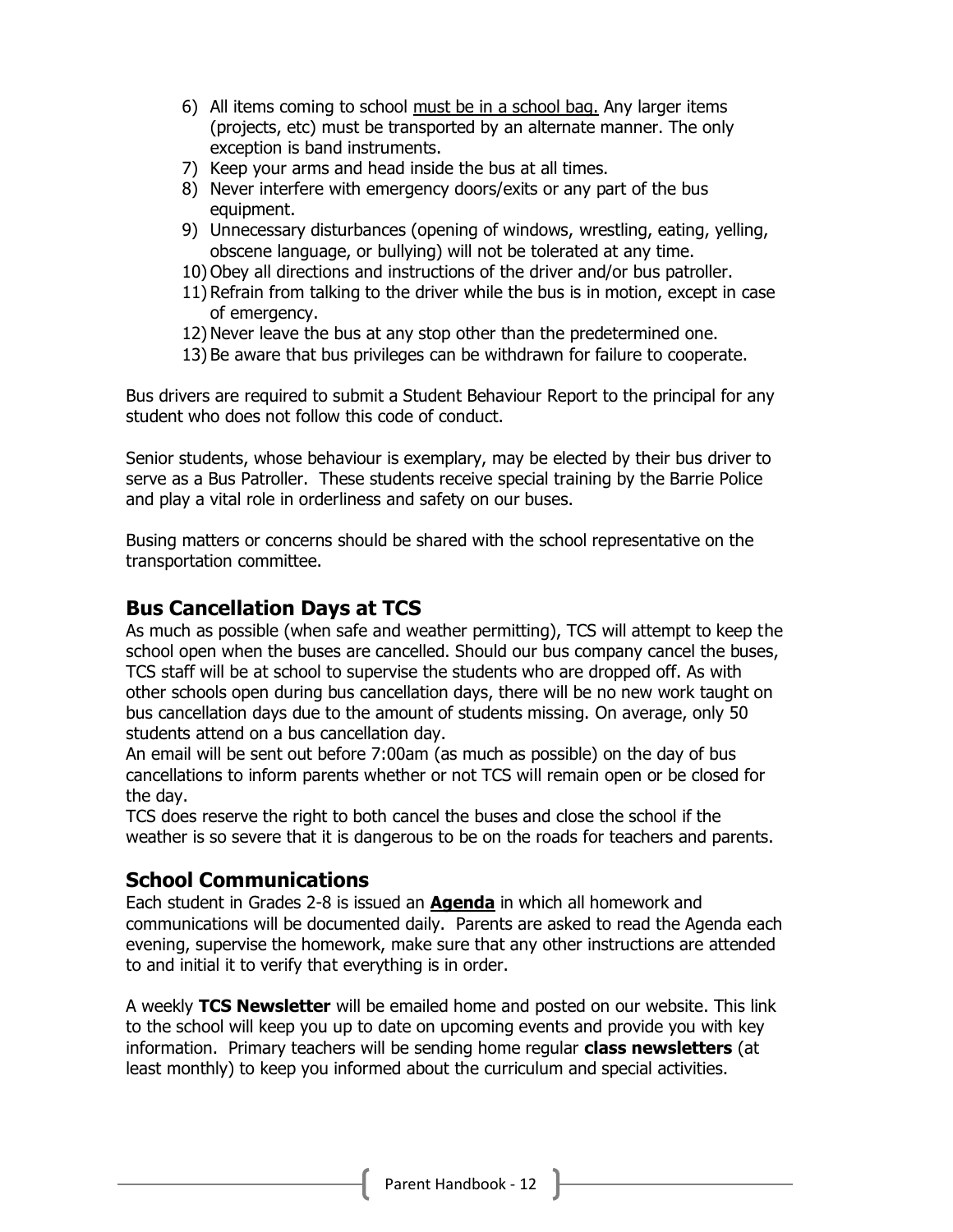Students in grades  $5 - 8$  are encouraged to use Google Classroom online to keep up to date with homework and school activities. This is a safe environment monitored by teachers. Parents are encouraged to access this as well.

Teachers in JK – grade 5 will use classroom newsletters for homework communication.

Our TCS School Family Directory is available online on our Sycamore School database (family specific login). Please do not use this directory for soliciting purposes.

Regular communication between home and school is paramount for your child to succeed. We recognize that you are the most important teacher that your child will ever have. It is our privilege to come along side you and seek the best for your child. If you want to talk with your child's teacher please call ahead or put a note in the Agenda.

## <span id="page-12-0"></span>**Complaint Procedure**

At TCS we endeavor to follow the guidelines set out in Matthew 18 for dealing with complaints or grievances. It is our Christian duty to deal with issues or problems through open, honest dialogue and in a spirit of understanding and cooperation. The TCS Communication Protocol follows the following steps:

- 1) Pray for the issue/concern and or the individual(s) concerned as a first step.
- 2) Approach the appropriate staff person first or principal and discuss your concern(s) with him/her. All school/student related concerns or questions should be directed to the staff.

## <span id="page-12-1"></span>**Homework**

Study at home can play a valuable role in teaching responsibility, forming good study habits and keeping up with the pace of instruction. All children are encouraged to spend a set daily time in reading or being read to. Regular study of memory work, spelling words and math facts is to be encouraged.

Grade 4-6 students should expect about 30 minutes of homework nightly while senior students should anticipate 60 minutes each evening. We try to avoid homework on the weekends so students have an opportunity to broaden other dimensions of their lives.

Senior students should expect increasing amounts of homework, requiring greater degrees of independence and responsibility. Please check their Agenda each school night to ensure that their duties have been completed. If you communicate to them that excellence is important, they will strive to do their best.

Homework time is an excellent opportunity to spend time together, getting to know your child's strengths and areas of challenge. Please make an effort to know what your child is being taught and encourage him or her to excel.

## **Guidelines for Tests and Review Sheets for Grades 4-8 at TCS**

Tests and Major Assignments: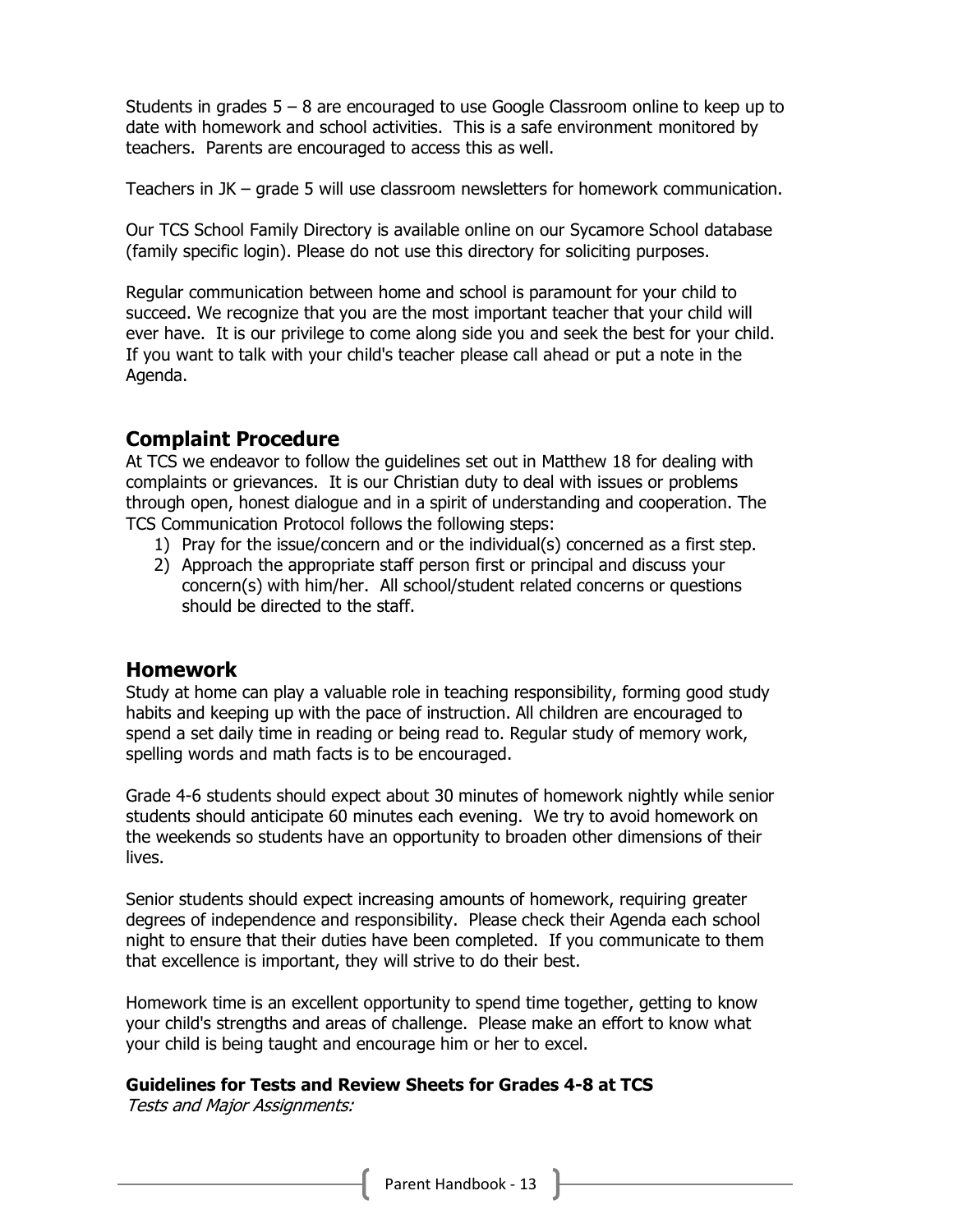• All tests, major quizzes and major assignments are to be published on Google classroom (online) for grades 5-8 and in class newsletters from JK-4.

Review Sheets/Study Sheets

- All grade  $4 8$  teachers will give out a review sheet/study sheet summarizing the key areas of a test a minimum of three days before the test date
- Review sheets/study sheets will be taken up in class by the teacher a minimum of two days before the test so the students go home with the proper information (note: some students with learning challenges need more time than this)

## <span id="page-13-0"></span>**Homework Policy for Extended Vacation**

Family vacations are valuable learning opportunities that occur outside of the classroom. They are important times for families to be together. At times, families plan extended vacations during school time. In order to eliminate any unnecessary tension between home and school please be aware of the following policy if you are planning an extended family vacation during school time.

In preparing homework for extended family vacations, the TCS staff will not assign homework prior to or during the vacation date. We feel that this is in the best interest for both the student and the teacher for the following reasons.

- 1. Not all of the classroom assignments may be assigned on a specific day due to the lack of full understanding of the concept being taught and re-teaching of lessons that may need to take place.
- 2. The number of assigned questions may be altered due to class time constraints.
- 3. Some subjects and activities are more hands-on and are not ideal to give as homework.
- 4. It is difficult to prepare accurately in advance causing the student on vacation to do more assignments/questions than the class or even doing an assignment that the class did not complete.
- 5. Some topics will require teacher-guided instruction for the assignment to be done successfully. Redoing an assignment is not ideal and incorrect steps may be difficult to change.

We encourage families to continue with the learning topics taking place in the classroom on their own. (Take a math textbook along or read the novel that the class will be reading.) Parents are welcome to do extra activities with their children while they are on holidays and are encouraged to keep a journal of their vacation to share with the class upon their return. Any assignments or tests that need to be completed will be completed upon the student's return with negotiated due dates.

## <span id="page-13-1"></span>**Athletics**

All students have regular Physical Education classes; Grade 5-8 students are required to change into gym clothes for hygienic purposes. Senior students are encouraged to try out for school a team sport, which move to a higher level of competition and requires greater skill.

Students representing Timothy, at an athletic event, must wear a school athletic shirt and have signed a Code of Conduct in order to participate. All practices and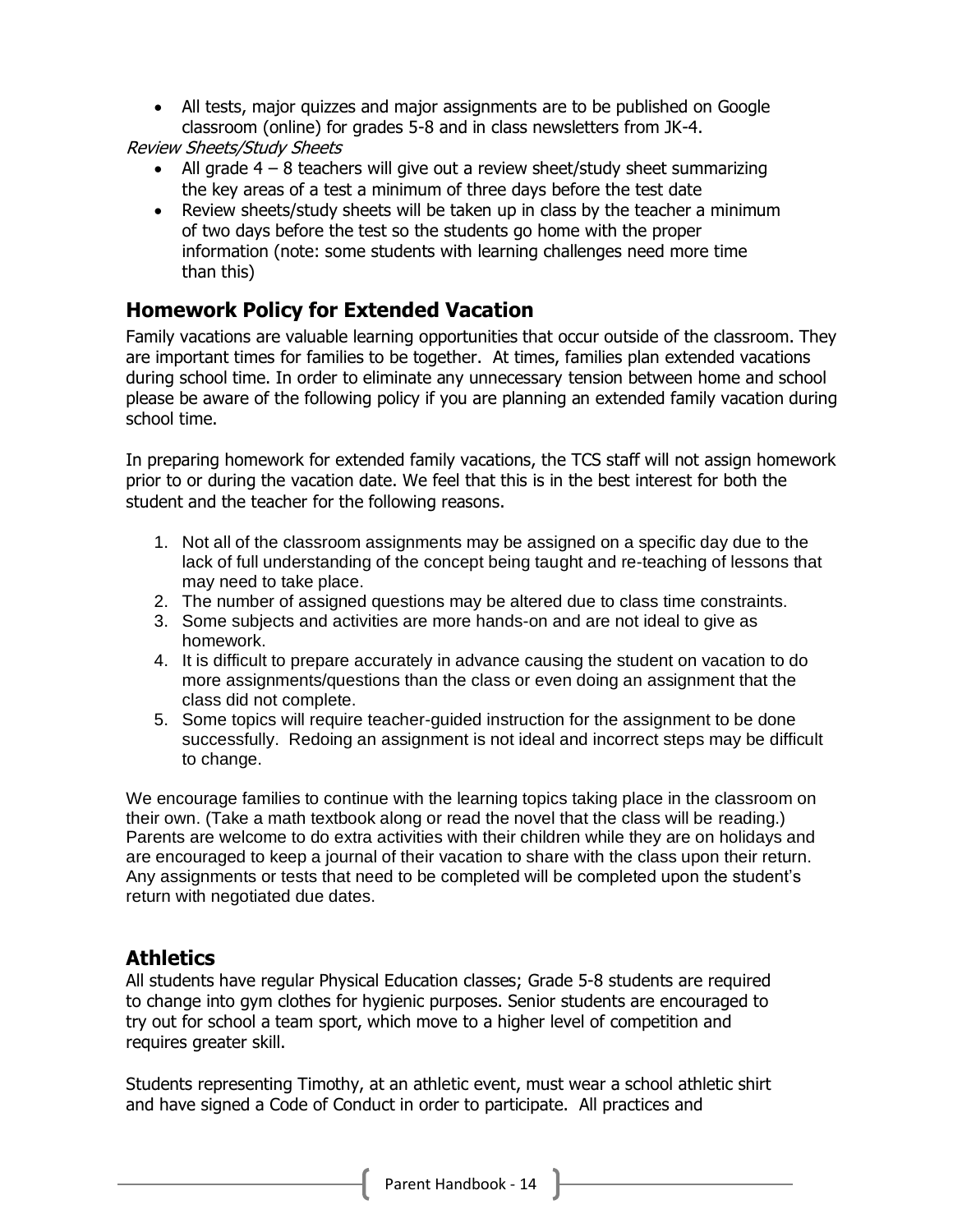tournaments are announced in the Newsletter. Due to COVID no spectators are permitted for the 2021-2022 school year.

## <span id="page-14-0"></span>**Discipline Policy**

#### Purpose

At Timothy Christian, we strive to create a caring, safe learning environment in which all students are encouraged to grow academically, emotionally, physically and spiritually. An important aspect of creating such an environment is implementing and enforcing a discipline plan in which expectations for behaviour and related consequences for misbehaviour are clearly defined.

The word "discipline" is derived from the word "disciple" which means, "follower". Discipline is an opportunity to redirect children in a more positive and accepting direction. The heart of discipline is to encourage the sincere desire to walk obediently in the ways of the Lord. Following Christ is demonstrated by respect for God, others and property. Behaviour needs to be based on the two great commandments: to love God with all our heart, soul, mind and strength; and to love our neighbour as we love ourselves.

At Timothy Christian School we seek to reflect this perspective as we discipline our children. Since our Christian school functions as an extension of the home, staff, administration and parents are encouraged to work in partnership and to communicate closely concerning matters of discipline.

Parents, as partners in the education of their children, have the responsibility to reinforce the need for proper behaviour at school. They are expected to support the school in the enforcement of the Code of Conduct as well as the consequences for misbehaviour.

## **Definitions**

**BULLYING** is typically a form of repeated, persistent, aggressive behaviour that is directed at an individual or individuals that is intended to cause (or should be known to cause) fear (intent to hurt), distress and/or harm to another person's body, feelings, self-esteem or reputation. Bullying occurs in a context where there is real or perceived power imbalance (Ministry of Education's Policy/Program Memorandum No.144)

A **DETENTION** occurs when a student is kept back from his or her regular school routine. A student will spend the morning or lunch recess in the classroom or office and s/he will be given another activity or task to perform.

A **SUSPENSION** occurs when a student's attendance at school and participation in all school related activities is stopped temporarily.

- An *In-School Suspension* includes a temporary stoppage of the student's admittance into class and participation in all school activities.
- An *Out-of-School Suspension* includes a temporary stoppage of the student's admittance to school and participation in all school activities.
- An *Indefinite Suspension* is an Out-Of-School suspension after repeat offenses and disciplinary action, requiring the student to remain at home for an indefinite amount of time (maximum 2 weeks) until the parent(s) and the student have met with the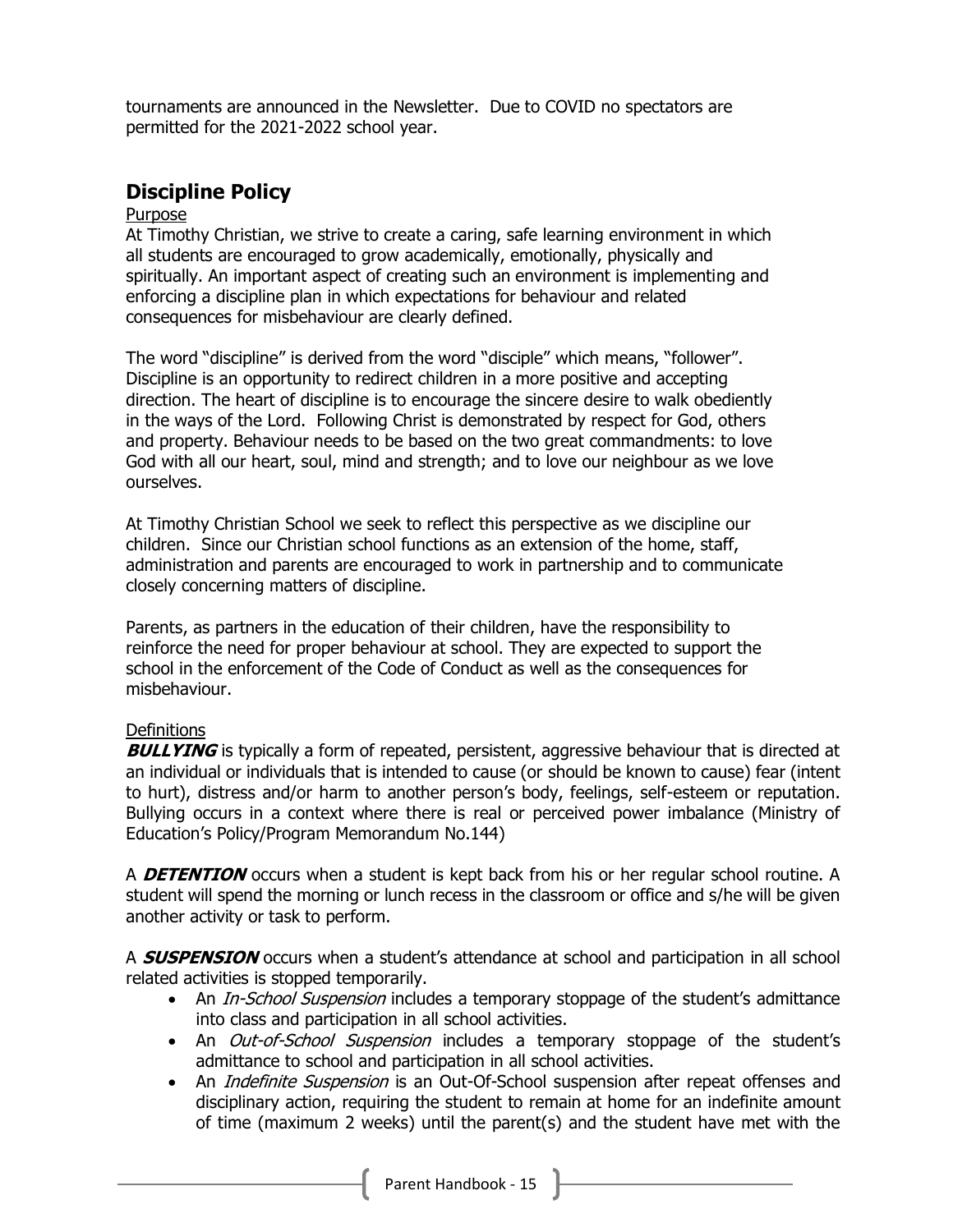school board and the Principal to discuss the future of that student's career at Timothy Christian School.

An **EXPULSION** occurs when a student is no longer permitted to attend Timothy Christian School due to repeated and/or severe behaviour problem(s).

#### Classroom Management

The classroom teacher is responsible for maintaining a safe and reliable space for learning. Considering that each person is unique, it is expected and encouraged that each teacher will have their own individual disciplinary style. Within this freedom, however, teachers are required to abide by the school policies and see that they are taught and implemented constructively and consistently. If a discipline problem persists beyond the teacher's scope and/or resources, s/he is obligated to follow-through with the Principal according to this policy.

- Teacher Responsibilities: As with all incidents, the teacher is required to keep accurate, time/dated documentation when a student misbehaves and has received some sort of disciplinary action. These records are mandatory and will be used in the future if the misbehaviour persists. It is also required when a student is sent to the Principal.
	- $\circ$  The 1<sup>st</sup> disciplinary incident: the teacher issues an in-class detention or another form of punishment.
	- $\circ$  The 2<sup>nd</sup> disciplinary incident: the teacher will place a call to the parent(s) outlining the behavioural situation/concern, and issue an in-class detention or another form of punishment. The principal will be notified
	- $\circ$  The 3<sup>rd</sup> disciplinary incident: the teacher will report the student to the Principal for further action.

#### Immediate Reporting to the Principal

There are certain times when a student misbehaves at school, on the bus, on a field or class trip that must be reported to the Principal immediately by a teacher. The following list is not exhaustive; however, it outlines behaviour examples which are considered *major offenses*:

- Disrespect of any authorized adult at any time (i.e.: teacher, assistant, chaperone, volunteer, etc.)
- Physical harm and physical fighting.
- Bullying, including cyber-bullying, of another student. (Please refer to earlier definition).
- Throwing objects in anger.
- Destruction and/or vandalism of school or personal property.
- Possession and/or distribution of illegal items and substances as well as entering the school property showing evidence of the use of illegal items and substances.
- Swearing and/or vulgar language.
- Possession of a weapon (i.e.: pocket knife, sling shot, paintball gun, air soft pistol, etc.)
- Uttering a threat to inflict serious bodily harm on another person.
- Physical, verbal, or sexual harassment.
- Unauthorized leaving of school property.

#### Five Steps of Disciplinary Action

Note: The following steps are used as a guideline however the principal may go directly to a suspension if he/she feels it is needed.

#### Reporting a Student to the Principal

As a rule, after the  $3<sup>rd</sup>$  in-class disciplinary incident, the offending student will be referred to the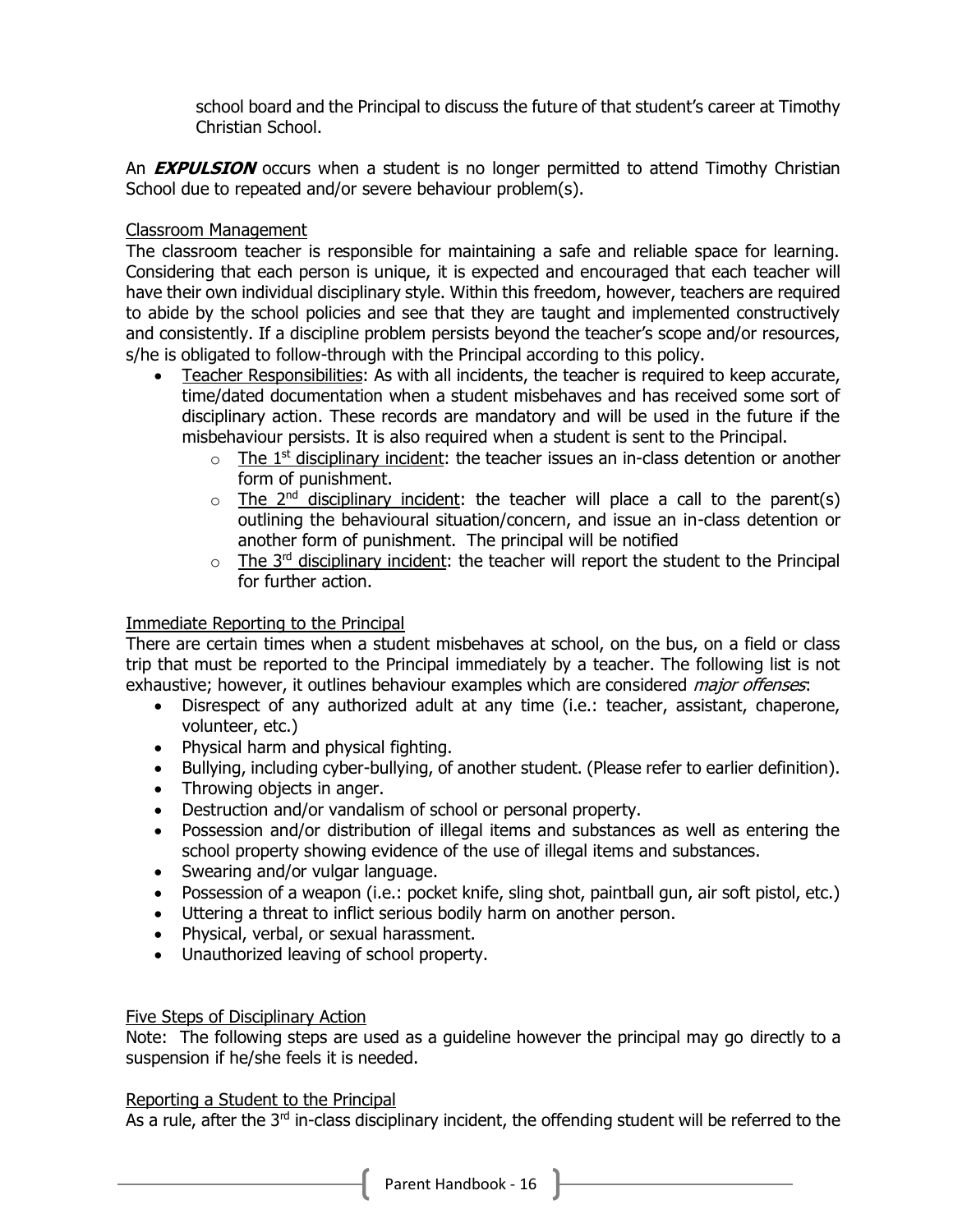Principal. When a teacher directs a student to the office, several things must be kept in mind:

- The teacher should call the office or send another student to the office to bring the Principal to the classroom.
- The teacher must give an explanation to the Principal of why the student is being sent to the office.
- The teacher must indicate what prior work with the student and the parents has been done.
- The teacher may recommend what should be done with the student.
- The teacher will submit a written report of the incident upon the Principal's request.

## Step 1

For the first referral (the  $3<sup>rd</sup>$  disciplinary action), the student will serve an in-office detention for one noon hour. The Principal will call the parent(s) and send a Discipline Notice home that is to be signed by his/her parent(s) and returned to the Principal the following school day. The Principal will follow the four steps of discipline listed below:

- a. Show the student what s/he has done wrong.
- b. Give the student ownership of the problem no excuses, no blame shifting, no "buts", and no "if onlys".
- c. Give the student a process for solving the problem s/he has created (restitution, resolution, and reconciliation).
- d. Leave the student's dignity intact.

Major offenses, however, may result in immediate suspension on first referral to the Principal.

## Step 2

A second referral to the Principal will result in another in-office detention for one noon hour. The second Discipline Notice will be sent home to be signed and returned to the Principal the following school day. The Principal will also call the parents and explain to them what further disciplinary action may result if the behavioural pattern continues.

## Step 3

If a student is referred to the Principal a third time, or any offence at any point is deemed serious enough by the Principal, the student may serve an Out-Of-School suspension at home. An In/Out-Of-School suspension can be 1-3 days in length, depending on the severity of the misbehaviour. The Principal may also send the student home mid-day for a "cooling down" period for the benefit of all parties concerned. In certain cases, at the discretion of the Principal, the student may be required to serve an In-School Suspension.

Following a suspension, a 10 day probation period will be in effect upon the return to school for the student. During this probationary period, the student *may not* represent the school at any extracurricular program or sports event. A violation of this probation will result in a 3-day Out-Of-School Suspension. If this occurs, the student will not be allowed to return to the school until the parents have met with the Principal and assured him/her that their child will respect the rules of the school. The student, parent(s), and Principal will meet to develop a plan to correct the behaviour and to bring about restitution and reconciliation.

## Step 4

If a student is referred to the Principal a fourth time, it is apparent that:

• The repeated use of the school suspension is not effective in ensuring positive behaviour on the part of the student or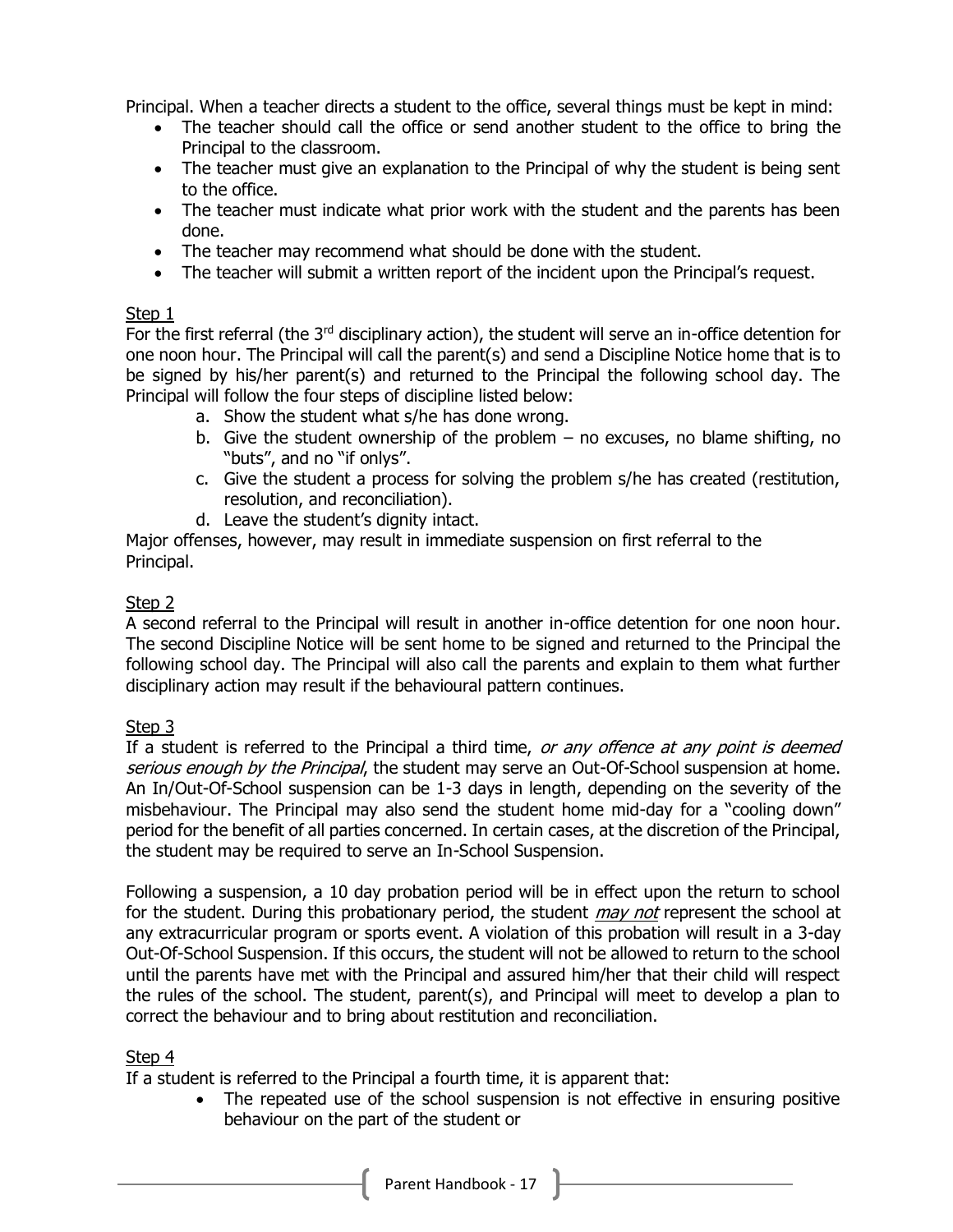- The safety and well-being of other students are in danger or
- The proper management of the class is not possible.

The Principal at this point may issue an INDEFINITE SUSPENSION. The student will not be allowed to return to school until the parent(s) and the student have met with the school Board Executive and the Principal, and have assured them that their child will respect the rules of the school. The maximum duration of the indefinite suspension is two weeks. The student, parent(s), teacher(s), and Principal will meet to develop a plan to correct the behaviour in question with the goal of bringing about restitution and reconciliation.

## Step 5

If the previous plan to correct the student's behaviour does not bring about restitution and reconciliation and further behavioural problems occur, then expulsion from Timothy Christian School may be recommended by the Principal.

The Timothy Christian School Expulsion Policy will be used.

## <span id="page-17-0"></span>**Expulsion Policy**

This procedure will be followed between the Principal and the Board when there is a recommendation from the Principal for a student expulsion. This procedure is to ensure that the Board receives all relevant information from both the Principal and parents to make a wellinformed decision.

#### Procedure

When the expulsion of the student is being considered, the following steps will occur:

- While the expulsion process is being considered, the student will be under Indefinite Suspension and remain at home until the Board has made its final decision.
- The Principal will notify the parents that a letter of expulsion will be sent to the Board Secretary.
- A written recommendation for the expulsion will be delivered to the Board Secretary from the Principal.
- A letter will be sent by the Board Secretary to the parents of the child letting them know that an expulsion recommendation has been received from the Principal.
- The Board letter to the parents will indicate a time when the Board will meet to make the final decision regarding the recommendation.
- The Board letter to the parents will ask for their written response to the recommendation and whether or not they plan to attend the Board meeting.
- The Board will meet on the stated day to discuss the expulsion recommendation, after which the Board will meet on its own to consider the parent's written and verbal responses as well as the Principal's comments made during the meeting.
- The Board will make the final decision regarding the recommendation to expel the child.
- The Board's decision will be provided to the parents in writing and a copy will be kept with the Board minutes. This will be final.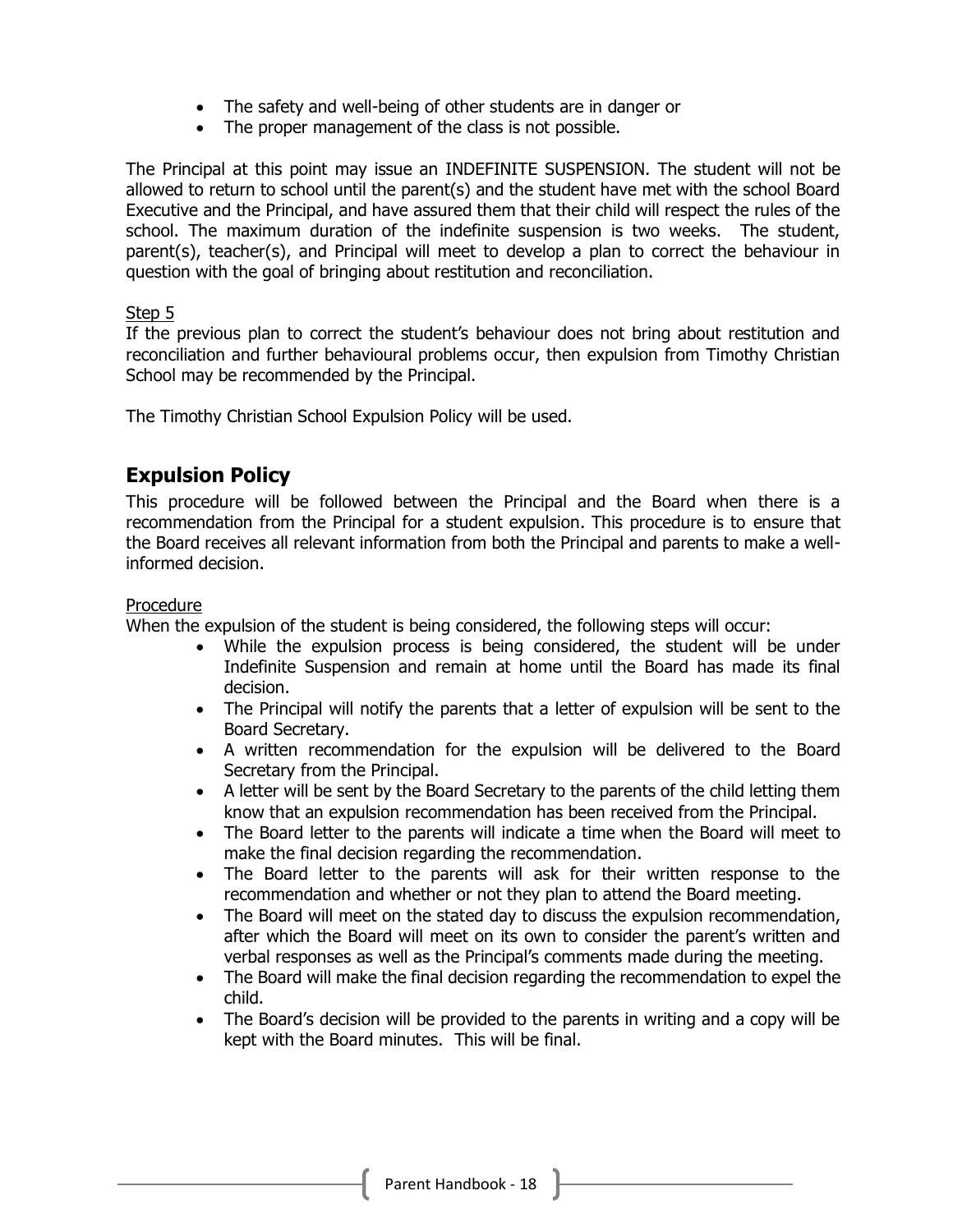## <span id="page-18-0"></span>**Telephone Use**

Students, normally, should not expect to have access to the school telephone. Parents are also requested to use their discretion in asking the secretary to forward messages to children. Strive to make your arrangements for after-school activities before your child leaves for school. Students are encouraged to leave cell phones at home. If parents allow their child to carry a cell phone, we ask that it remain unseen at school.

## <span id="page-18-1"></span>**Student Fundraising**

Timothy is blessed to have a Fundraising Committee to raise the money required to address specific needs within our school community. This group of volunteers raises funds to purchase "extras" for students not included in our budget. It is vital that all families recognize the need to both support and assist in fundraising activities.

The Student Fund raises funds through volunteer efforts to enhance the learning environment of the students. Funds, for example, are used to purchase sport's equipment, music and fine arts supplies, support field trips and better the learning environment in the classroom.

## <span id="page-18-2"></span>**Chapel**

Chapel will be held several times per each month. Timothy's staff takes turns leading chapel by choosing songs, Scripture, guest speakers and events that extend praise to our Heavenly Father and promote our school theme. Due to COVID we are unable to have parents and preschoolers attend chapel for now, but we hope this will change in the near future.

## <span id="page-18-3"></span>**Nut Free Environment**

Timothy strives to create a nut free school to provide a safe environment for those people who have severe allergies. Please ensure that all lunches and food brought into the school are safe.

## <span id="page-18-4"></span>**PITCH (Participating in Timothy Christian) Volunteer Program**

The PITCH program strives to build a community among all participants in Timothy Christian School. We do this by asking every full-time family attending TCS to give a minimum of 25 hours of their time to the school (15 hours for part-time families). We realize that increasing demands at home and in the workplace can make it challenging sometimes to meet their volunteer hours. By volunteering, not only are you getting involved with building and enriching your child's Christian experience, you are also helping to keep costs down. A Criminal Record and Vulnerable Sector Police Check (current within 3 years) must be on file with the office. Families choose their own volunteer opportunities to best suit availability, interests and skills, and all approved volunteer activities that directly benefit the school are valid. This can include helping at an event or fundraiser, serving on a Committee or team, classroom/trip/teacher assistance, sports coaching and elective teaching, kitchen hospitality and lunches, maintenance, library, Prayer Group, cooking and baking from home, and so many other areas. Activities NOT counted towards PITCH hours include events advertised in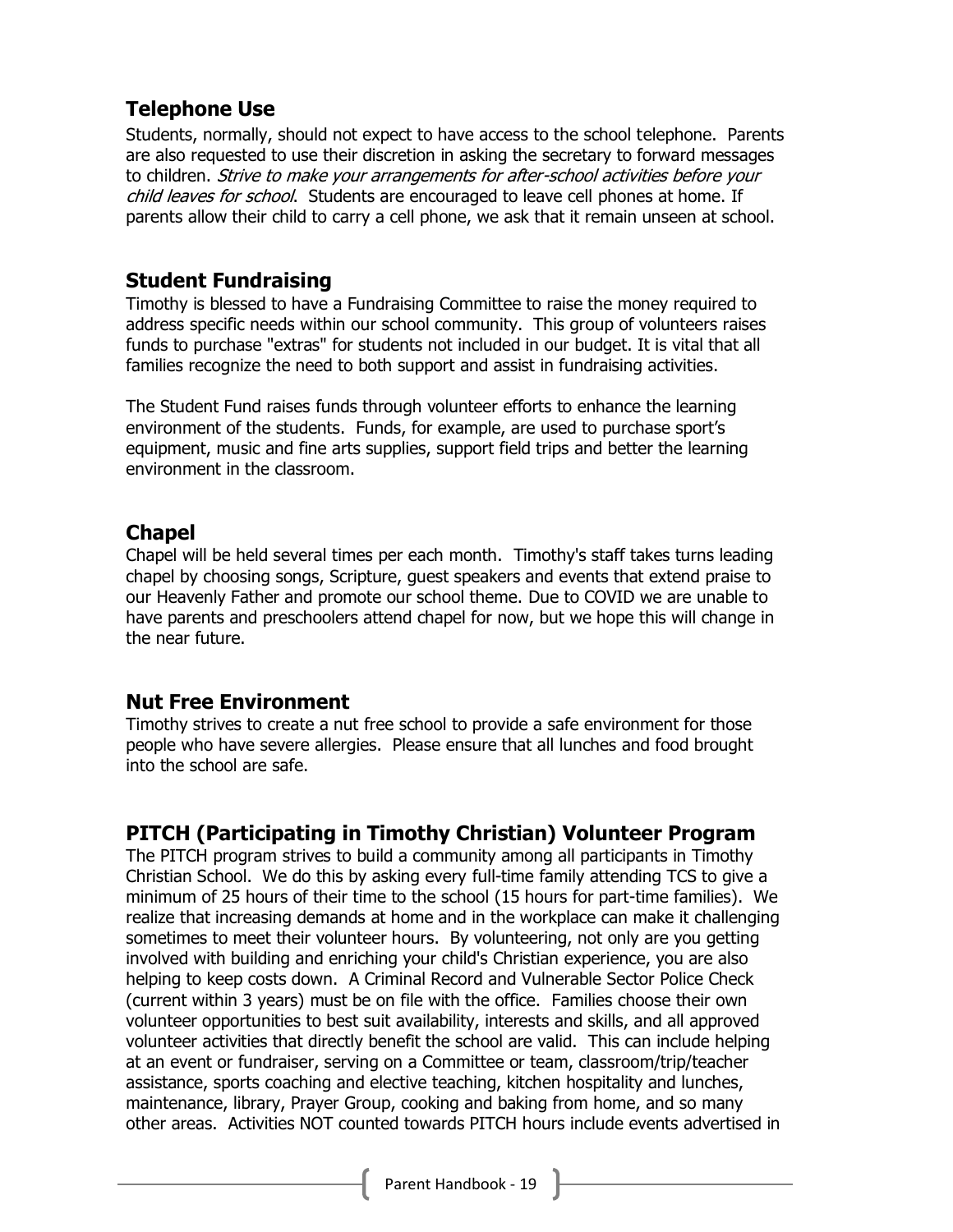the newsletter that are not part of TCS (e.g. a church function, group ski/tubing, etc.), volunteering at the Re-Source Thrift Shop, babysitting and transportation that facilitates volunteering, and donations of any kind.

Volunteer hours are factored into tuition prices and there is a financial cost associated with an increased number of families not meeting the 25 hour commitment. Families must submit their completed PITCh forms (with credit card information) to the office with their registration and re-registration forms. Families will be advised prior to billing, depending on fulfillment of volunteer hours throughout the year.

Families count their hours on an "actual time spent" basis and submit their hours through our Sycamore School database [\(app.sycamoreschool.com,](http://app.sycamoreschool.com/) family specific login, "My School", "Service Logs", "New Log") or by email to the office [\(tcsgen@timothychristianschool.ca\)](mailto:tcsgen@timothychristianschool.ca). Please email the office with any questions.

## <span id="page-19-0"></span>**Personal Privacy Policy Policy on Ontario Student Records (OSR)**

It is the Policy of Timothy Christian School that Section 265(d) of the Education Act be followed, requiring the principal of the school "to collect information for the inclusion in a record in respect of each pupil enrolled in the school and to establish, maintain, retain, transfer and dispose of the record". The information on each student will be gathered in an Ontario Student Record (OSR) and will be maintained according to the guidelines proposed in the OSR Manual of the Ontario Alliance of Christian Schools 2004. The Education Act also regulates access to an OSR and states that the OSR is "privileged for the information and use of supervisory officers and the principal and teachers of the school for the improvement of instruction" of the student. Each student and the parent(s) of a student who is not an adult (that is, a student who is under the age of eighteen) must be made aware of the purpose and content of, and have access to, all of the information contained in the OSR. A fundamental principle is to make certain that personal information is protected to ensure privacy.

## **Privacy Policy Statement**

Timothy Christian School respects the right to privacy and is committed to upholding the confidentiality and security of personal information. We have developed practices to ensure this commitment is carried out in a responsible manner.

Timothy Christian School collects, retains, and discloses certain personal information in order to provide the best Christian education possible. To protect your privacy we are committed to honouring the following principles:

## 1. Accountability

At Timothy Christian School the principal is responsible for implementing the privacy policy for staff, students, and parental/guardian contact. This information will be kept in a locked filing cabinet in the office or will be protected by a password on office computers. With respect to parents and Society members, this responsibility has been given to the board executive or designate. This information will also be locked in a secure place and password protected if in electronic format.

2. Identifying Purposes